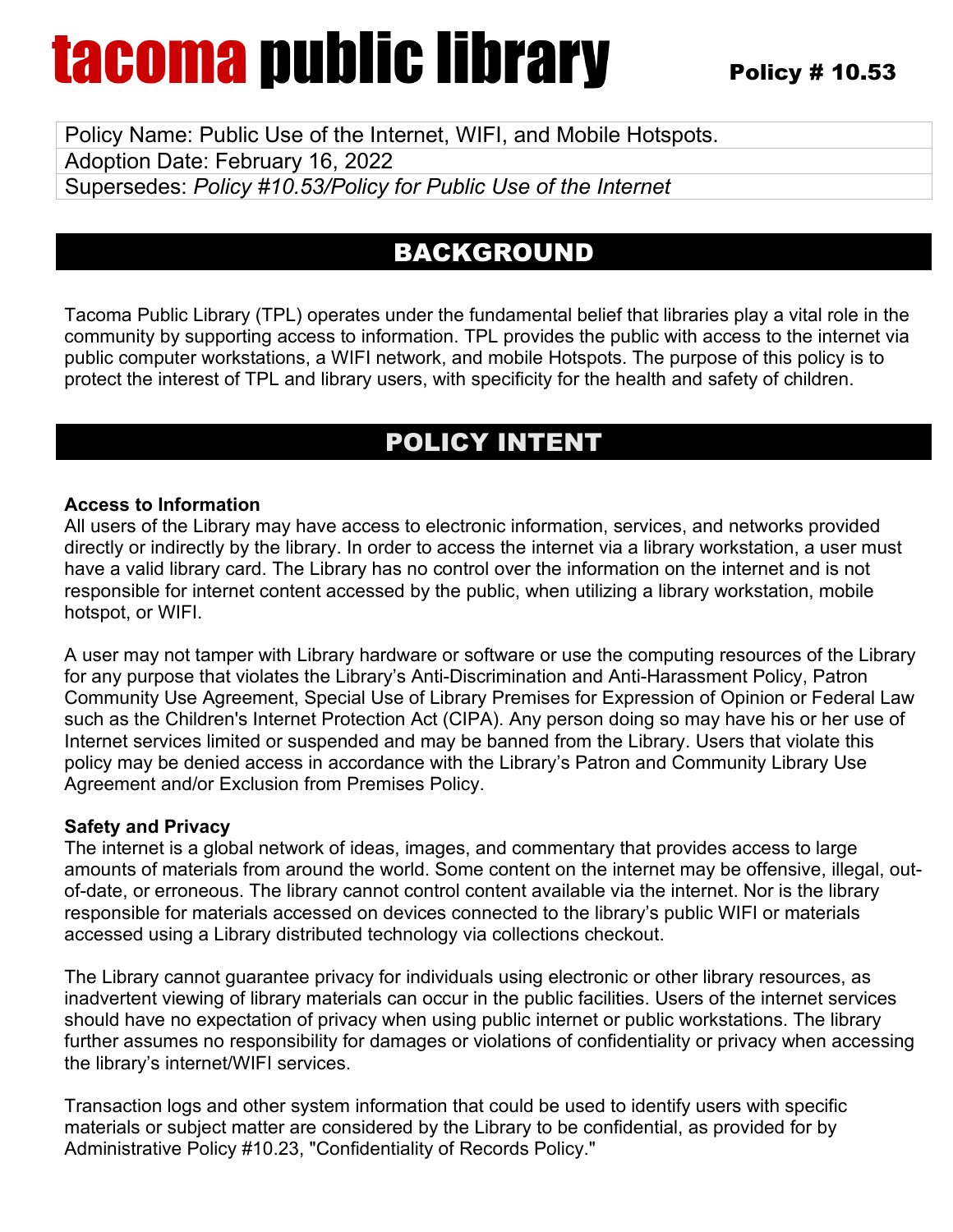### **Children's Internet Protection Act (CIPA)**

The Library upholds the right of each individual 17 years or older to have access to constitutionally protected material. The Library considers all materials selected or accessed by adults as protected under the First Amendment to the U.S. Constitution until such time as they are determined unprotected by law. Patrons who are at least 17 years of age or older (and provide acceptable photo identification) may request unfiltered internet access.

Otherwise, internet use and materials accessed via the internet, WIFI, or mobile hotspots by youth younger than 17, remains the responsibility of the child's parent or guardian. In compliance with the federal Children's Internet Protection Act (CIPA), the Library provides a filter on all Library computers available to minors. Per CIPA, a child is defined as a minor if he or she is under the age of 17.

Internet filtering or blocking software is an imperfect technology and can filter material that is not harmful to children and can fail to filter other material that may be harmful to help protect their child's safety, TPL encourages parents to discuss with their child, expectations for use of email, online chatting, disclosure of public information, access to materials, and any other internet activities. The library will implement reasonable technology measures to filter or block child pornography or other illegal material but cannot guarantee all inappropriate materials will be filtered or blocked, or automatically inaccessible to library users.

### **Rules of Behavior**

No user may engage in any behavior that unreasonably interferes with or disrupts the use of Library resources by others. Disruptions include but are not limited to:

- Distribution of unsolicited advertising
- Harassment of other persons
- Failure to use sound-muffling headphones or not muting sound to the disturbance of other users
- Using computer resources to make unauthorized entry to any computer accessible via the network, including the host systems at the Library
- Damaging or altering computer equipment, systems, or software
- Downloading or installing any harmful program defined as, but not limited to, spyware, viruses, Trojans, malware, or any other illegal utility on any computer
- Accessing internet images on library-provided computers that minors may also have access to that are obscene, child pornography or harmful to minors

Users engaging in these activities may lose Library Access via Temporary Suspension or Permanent Exclusion from Library Premises and/or lose computer privileges. Library staff may summon law enforcement authorities if necessary.

### **Copyright Laws**

It is the user's responsibility to check for copyright protection or any licensing agreement for any software, files or data being used, and to comply with the requirements of that copyright or licensing agreement. Failure to comply with copyright protection laws and software licensing agreements may result in suspension of internet, computer workstation, and mobile hotspot usage. Failure to comply may also result in Exclusion from Library premises per policy #10.49.

The library's WIFI and mobile hotspots are connected to an open and unauthenticated network, and the library is unable to trace individual usage of these information resources. The Library assumes no responsibility for copyright infringement committed by library users utilizing Library digital resources.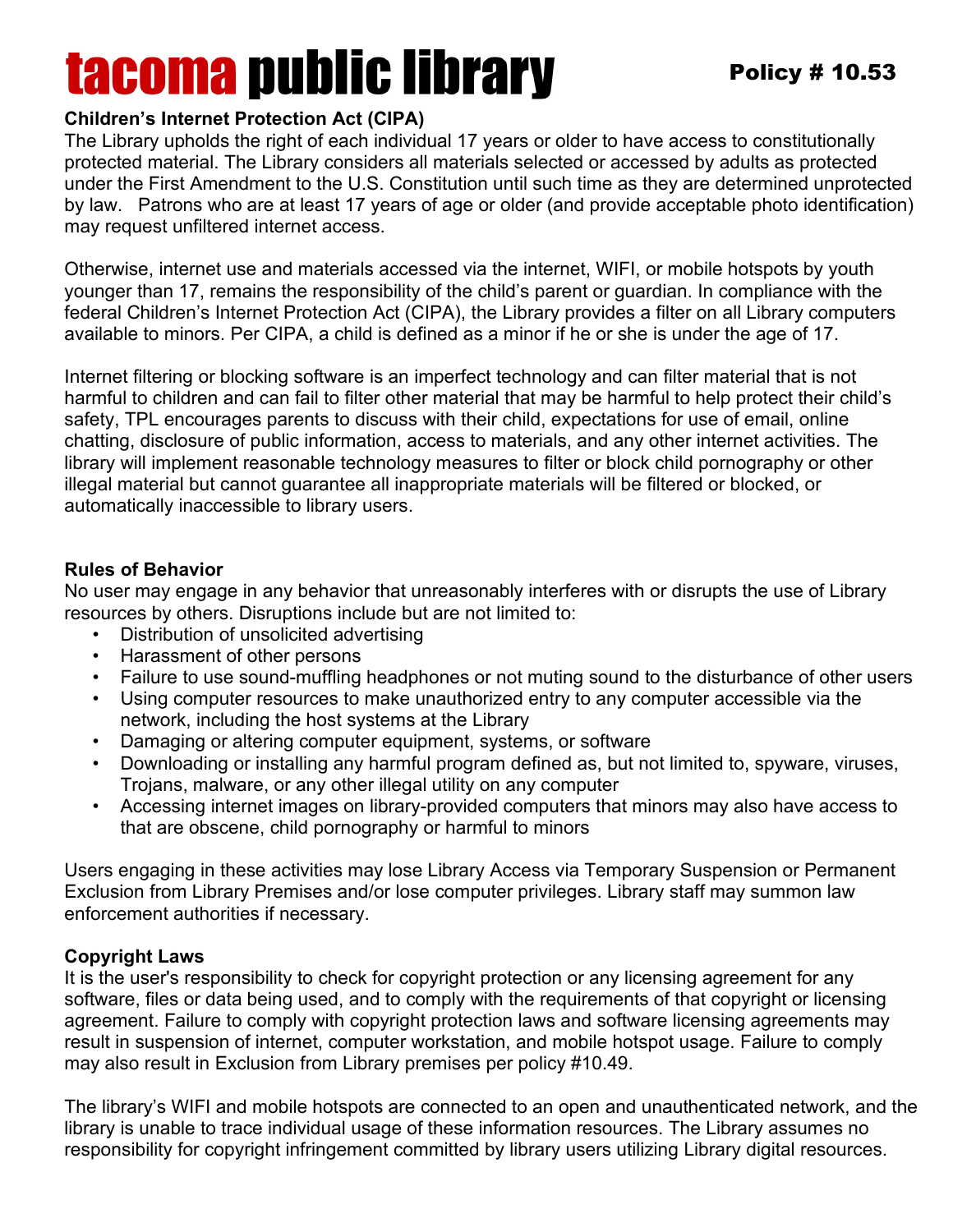## STRATEGIC PLAN ALIGNMENT

This policy supports the following library strategic priorities:

#### **Equity and Access**

By creating opportunities to access the internet at TPL locations or borrow a mobile hotspot to access the online resources from personal devices, the library is contributing to solution-oriented models to help break the digital divide. Internet access also gives users the ability to search for and apply to jobs, helping to create a more equitable job pool in the Tacoma community.

### **Learning, Creativity, and Innovation**

Access to online resources and materials allow library users to explore beyond their physical environment. Resources accessed via the internet can facilitate and encourage creativity and innovation amongst library users by giving access to materials that the user may not have had access to otherwise.

#### **Cultivate and Engage Community**

Library users are able to use resources such as the internet, computer workstations, WIFI, and mobile hot spots to connect with others via the internet. Connecting to WIFI also allows library users without access to phone or internet service, to contact individuals, community resources etc.

| $\mathsf{x}$ | <b>Equity and Access</b><br>We are committed to racial equity and social<br>justice. It guides our work in serving<br>Tacoma's diverse communities, especially the<br>most vulnerable and underserved. | X | <b>Cultivate and Engage Community</b><br>We will be the center for connecting people, ideas,<br>and places.                        |
|--------------|--------------------------------------------------------------------------------------------------------------------------------------------------------------------------------------------------------|---|------------------------------------------------------------------------------------------------------------------------------------|
| $\mathsf{x}$ | Learning, Creativity, and Innovation<br>We will be the place for learning, discovery, and<br>innovation.                                                                                               |   | <b>Responsible and Resilient</b><br>We will be an integral partner in a sustainable<br>network that supports a<br>thriving Tacoma. |
|              | <b>Investment in Youth</b><br>We believe that youth are the future and will<br>prioritize services, programs, and<br>partnerships that nurture and develop young<br>minds.                             |   |                                                                                                                                    |

### DEFINITIONS

**Inappropriate Behavior**: visual depictions that are obscene, child pornography, or harmful to minors or other patrons.

## POLICY HISTORY

|                                     | પ્રાપ્ત          | Nľ<br>- T |
|-------------------------------------|------------------|-----------|
| $\overline{\phantom{0}}$<br>Revised | 0011<br>November |           |